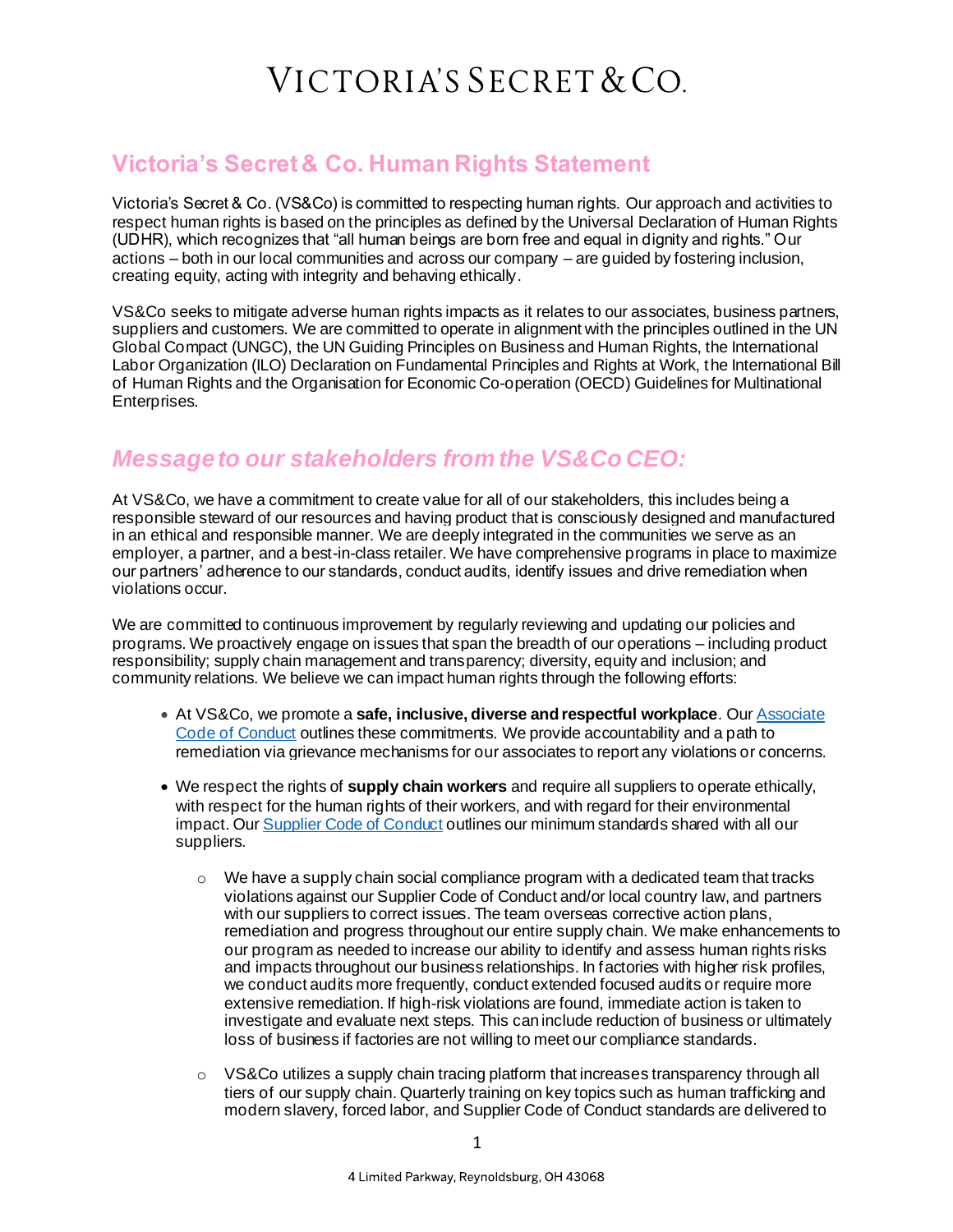# VICTORIA'S SECRET & CO.

our suppliers. Additionally, training is delivered annually to VS&Co associates who have responsibilities related to our supply chain management.

- We believe that **women's empowerment** is key to advancing human rights protection globally, as women represent a large number of supply chain workers and vast majority of our associates. We participate in the Business for Social Responsibility's (BSR)'[s HERproject Program](https://herproject.org/). Through th[e Pacific Links Foundation](https://www.victoriassecretandco.com/corporate-responsibility/supply-chain/featured-partnerships/pacific-links-combating-human-trafficking), VS&Co sponsors the Girls Empowerment Mekong Scholarships (GEMS). In addition to supporting the scholarship program, VS&Co was the first partnering company to sponsor Pacific Links' [Factory Awareness to Counter Trafficking program](http://www.pacificlinks.org/fact) (FACT), which provides awareness and prevention workshops about trafficking among workers, managers and factory owners throughout the supply chain.
- We are committed to sourcing **raw materials** responsibly. We have strict compliance standards related to forced labor and human trafficking, and ou[r Conflict Minerals Policy](https://www.victoriassecretandco.com/corporate-responsibility/supply-chain/modern-slavery-transparency-statement) and [Cotton Policy](https://www.victoriassecretandco.com/corporate-responsibility/product-information/policies/fibers-and-materials) specify due diligence measures in place and supplier requirements to comply with our standards. We are committed to responsible sourcing o[f man-made cellulosic fibers](https://www.victoriassecretandco.com/corporate-responsibility/product-information/policies/fibers-and-materials) and have a process in place to ensure that we do not knowingly source fabrics from ancient and endangered forests or sources that contribute to deforestation, the loss of High Conservation Value Forests or human rights abuses.
- We grew the scope and impact of our work focused on **celebrating, honoring and reflecting the [diversity of the customers and communities](https://www.victoriassecretandco.com/corporate-responsibility/inclusion/our-diversity-equity-and-inclusion-strategy)** where we engage.
- We are leaders in our **communities** and are dedicated t[o making a difference](https://www.victoriassecretandco.com/community/overview) in the lives of women and young adults. Ou[r giving programs](https://www.victoriassecretandco.com/community/giving-programs) an[d volunteer initiatives](https://www.victoriassecretandco.com/community/volunteerism) are aimed at helping eradicate women's cancers, supporting victims of domestic violence, and improving the mental health of young adults. We have many partners in this work, includin[g The Jed Foundation](https://jedfoundation.org/), a leading nonprofit that protects the emotional health or teens and young adults. We also launched the Victoria's Secret Global Fund for Women's Cancers in 2021 to support cancer research for women, by women.
- We believe in respecting the rights of our **customers**, including their right to privacy. Ou[r Privacy](https://www.victoriassecret.com/us/privacy-and-security)  [and Security](https://www.victoriassecret.com/us/privacy-and-security) an[d California Privacy Rights](https://www.victoriassecret.com/us/california-privacy-policy) policies as well as ou[r Do Not Sell My Personal](https://www.victoriassecret.com/us/do-not-sell)  [Information](https://www.victoriassecret.com/us/do-not-sell) practices explain how we strive to ensure that our customers' personal information is secure.

We maintain strong governance practices that reinforce accountability to our commitments, through our Sourcing Risk Council comprised of senior executives from various company divisions and functions that meet quarterly to discuss core business, sourcing, purchasing practices and approve policies as required. Executive representation includes leaders and stakeholders with expertise in the following areas:

- Company Affairs
- Compliance and Ethics
- Global Trade Compliance
- Government Affairs
- Independent Production Services (IPS)
- Legal
- Logistics
- Procurement
- Production and Sourcing
- Regulatory and Quality Assurance